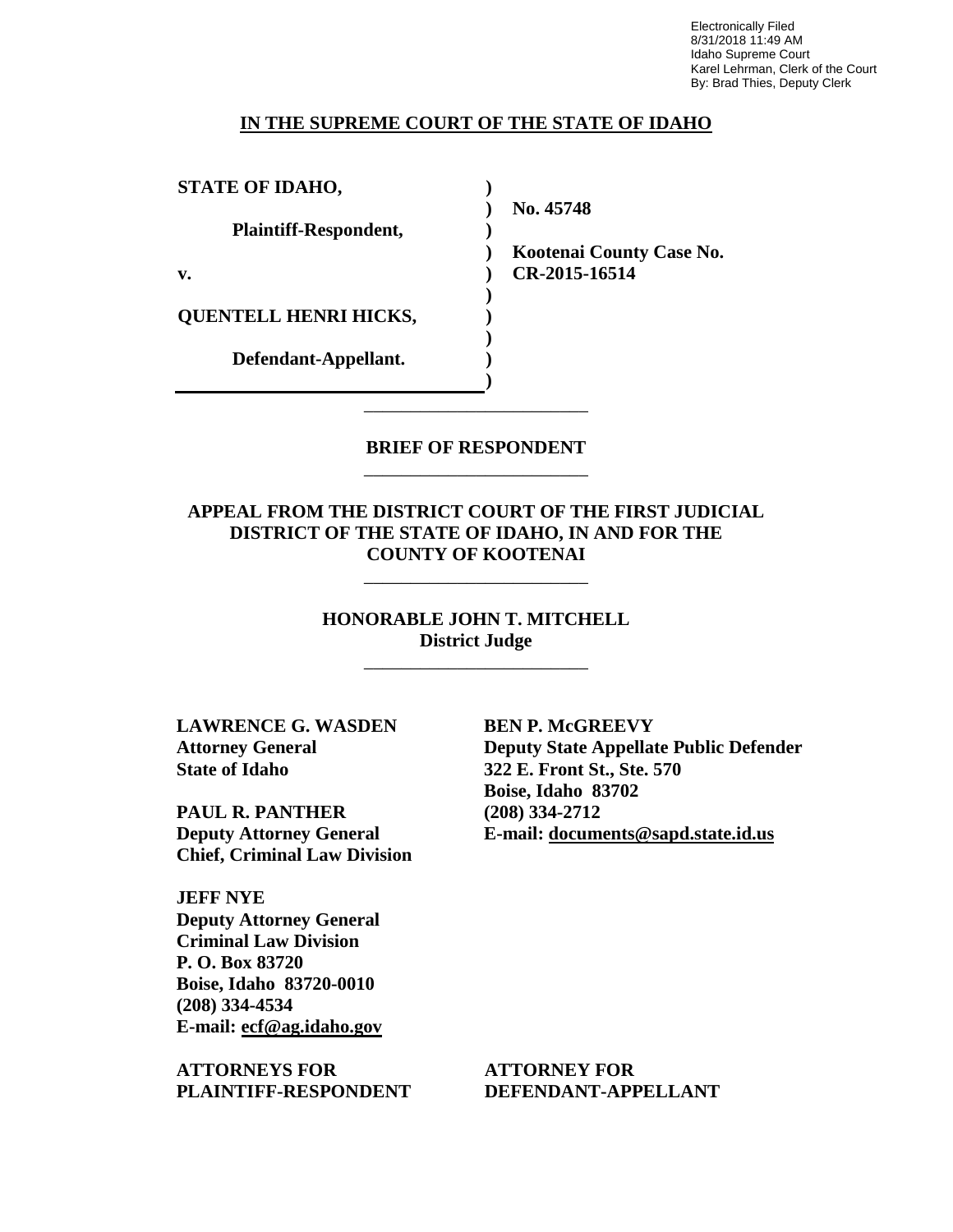# **TABLE OF CONTENTS**

|                 | The District Court Did Not Abuse Its Discretion When                                       |
|-----------------|--------------------------------------------------------------------------------------------|
| $\mathsf{A}$ .  |                                                                                            |
| $\mathbf{B}$    |                                                                                            |
| $\mathcal{C}$ . | The District Court Did Not Abuse Its Discretion<br>When It Ordered Hicks To Pay \$9,650 In |
|                 |                                                                                            |
|                 |                                                                                            |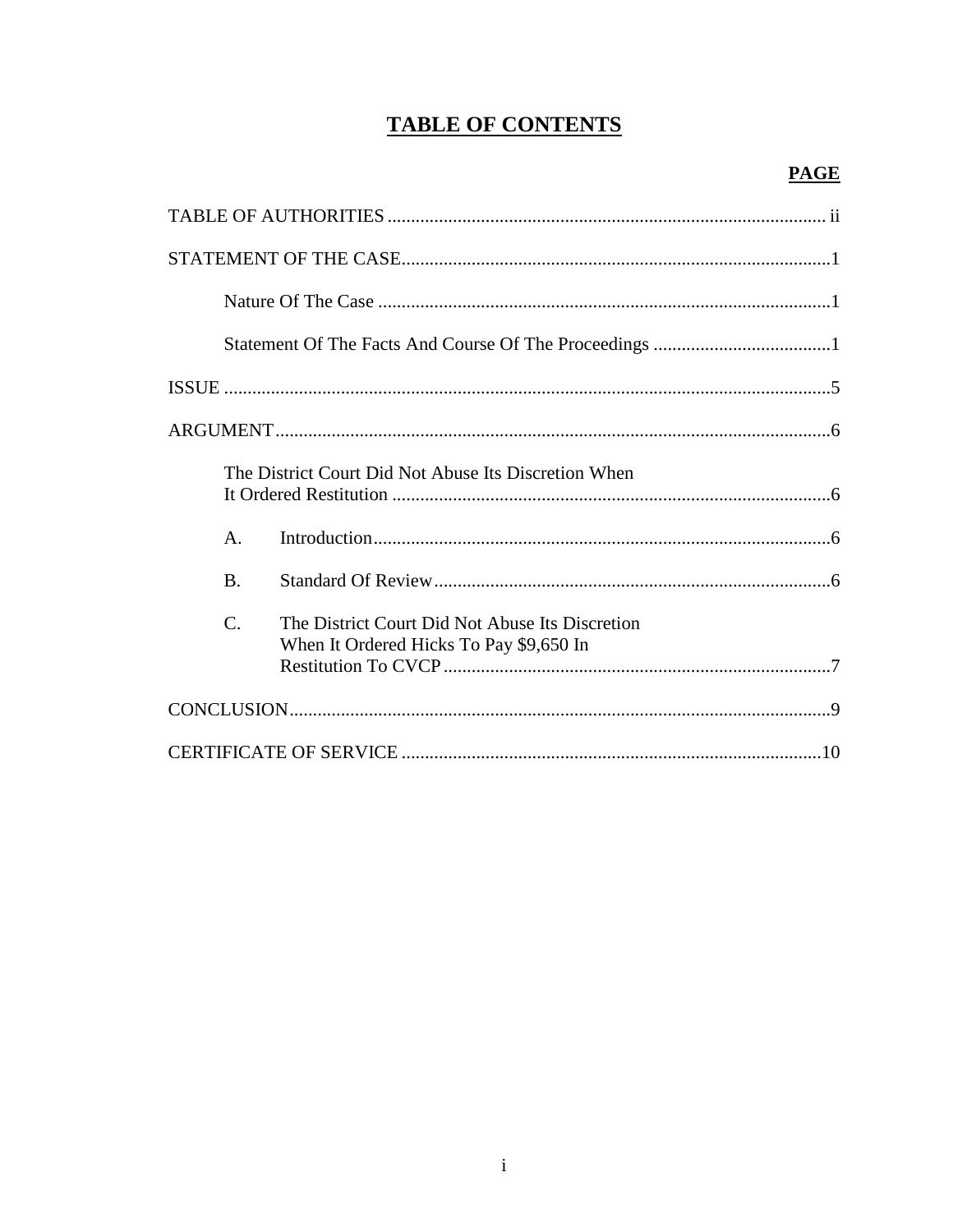# **TABLE OF AUTHORITIES**

| <b>CASES</b>                                                                                                                                                                                                                                                                                                                                                                | <b>PAGE</b> |
|-----------------------------------------------------------------------------------------------------------------------------------------------------------------------------------------------------------------------------------------------------------------------------------------------------------------------------------------------------------------------------|-------------|
|                                                                                                                                                                                                                                                                                                                                                                             |             |
|                                                                                                                                                                                                                                                                                                                                                                             |             |
|                                                                                                                                                                                                                                                                                                                                                                             |             |
|                                                                                                                                                                                                                                                                                                                                                                             |             |
|                                                                                                                                                                                                                                                                                                                                                                             |             |
| $C$ $\overline{C}$ $\overline{C}$ $\overline{C}$ $\overline{C}$ $\overline{C}$ $\overline{C}$ $\overline{C}$ $\overline{C}$ $\overline{C}$ $\overline{C}$ $\overline{C}$ $\overline{C}$ $\overline{C}$ $\overline{C}$ $\overline{C}$ $\overline{C}$ $\overline{C}$ $\overline{C}$ $\overline{C}$ $\overline{C}$ $\overline{C}$ $\overline{C}$ $\overline{C}$ $\overline{C}$ |             |

# **STATUTES**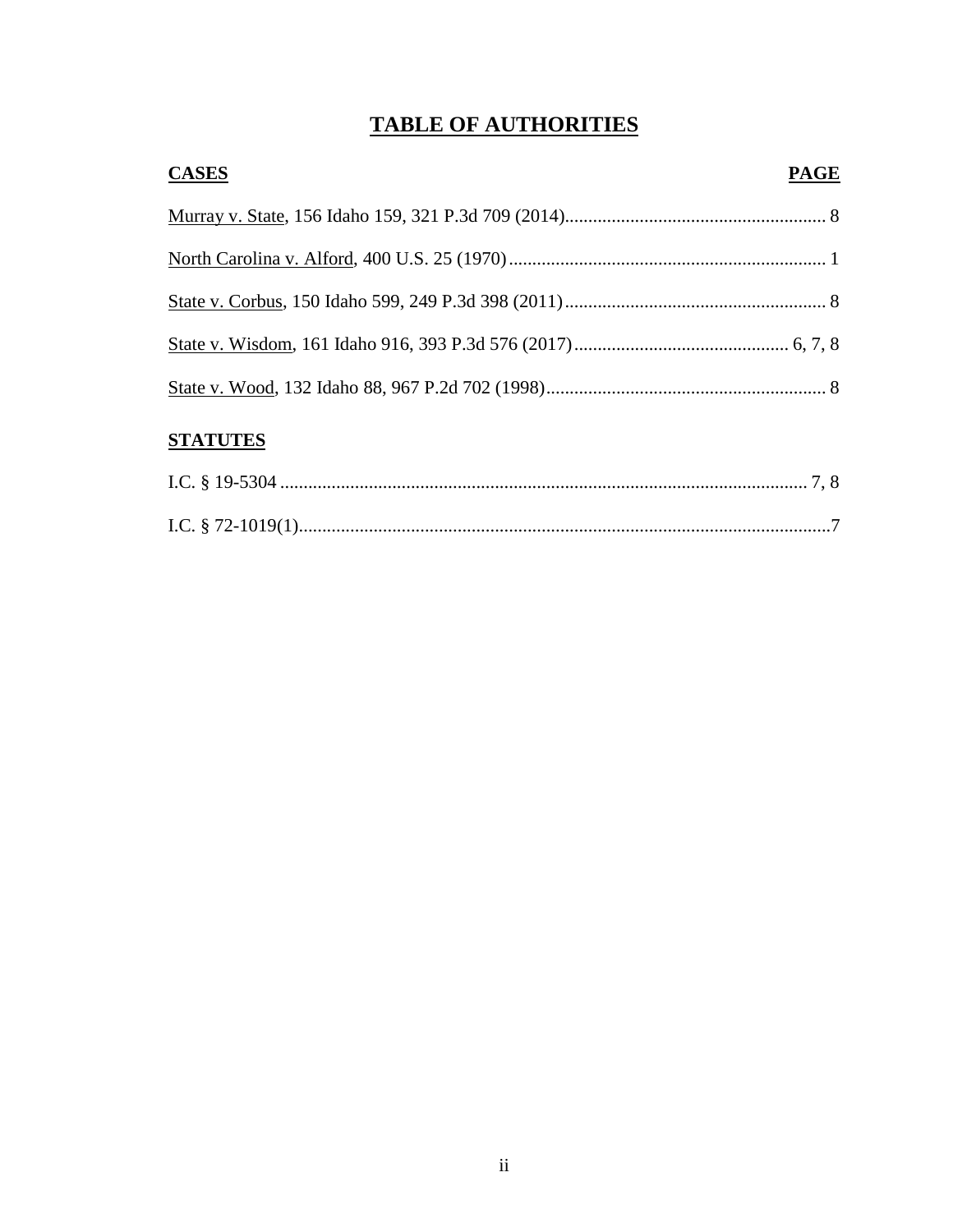### STATEMENT OF THE CASE

### Nature Of The Case

Quentell Henri Hicks appeals from the district court's Order of Restitution requiring Hicks to pay \$9,650 to the Crime Victim Compensation Program. Hicks argues on appeal that the district court abused its discretion by refusing to consider the victim's employment history in calculating her lost wages and by not adequately considering his testimony regarding the source of his victim's PTSD.

### Statement Of The Facts And Course Of The Proceedings

On December 14, 2015, Quentell Henri Hicks entered an Alford<sup>1</sup> plea to a felony domestic violence charge. (R., pp.72-73.) The state alleged that, on October 7, 2015, Hicks "did willfully and unlawfully use force and/or violence upon Jan White by hitting her." (R., p.75.) Statements that White and her son made to the police supported the allegation. (See PSI, p.3.) The state made clear at the change of plea hearing that "[t]here maybe [sic] restitution, but nothing has been solidified." (R., p.72.)

At the sentencing hearing, the state requested "\$407 for restitution" but emphasized the amount was "to be left open to be filed." (R., p.92.) The district court sentenced Hicks to a minimum of five years of incarceration with an additional five years indeterminate and retained jurisdiction. (R., pp.95-96.) The district court "further ordered pursuant to I.C. § 19-5302 that the court shall reserve jurisdiction to determine the amount of restitution." (R., p.96 (capitalization altered).) The district court advised Hicks that "[t]he amount [of

 1 North Carolina v. Alford, 400 U.S. 25 (1970).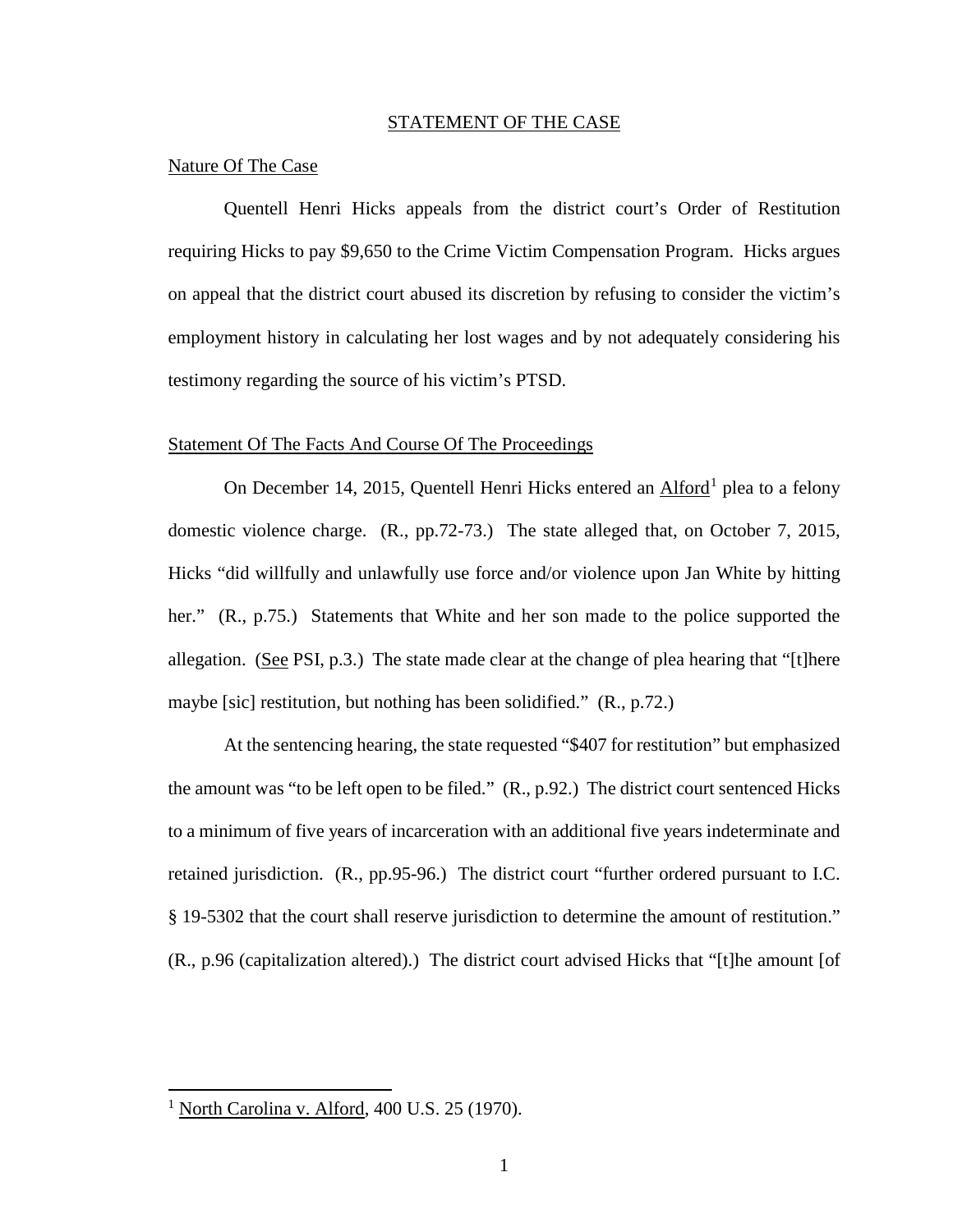restitution] shall be determined from time to time by stipulation or upon notice and hearing." (Id.)

The district court held another hearing when Hicks's "rider" expired in November 2016. (R., pp.99-100.) At the hearing, the prosecutor informed the district court and Hicks that his "office ha[d] received a restitution request from Ms. White" and that he was working with her to figure out what could "be paid by the state." (R., p.99.) The district court placed Hicks on supervised probation for four years and noted that "[r]estitution [was] left open." (Id.)

On November 9, 2017, the state filed a Memorandum Of Restitution seeking \$9,650 in restitution to be paid to the Crime Victim's Compensation Program (CVCP). (R., p.125.) The state attached a letter from CVCP and a summary itemizing the payments made by CVCP that indicated \$9,650 had been paid out to White for "wage loss." (R., pp.127-28.)

On December 12, 2017, the district court held an evidentiary hearing on the request for restitution. (R., pp.144-45.) The state presented testimony from Erica Chown, a financial recovery officer at CVCP. (Tr., p.6, L.17 – p.7, L.7.) She outlined the protocol that CVCP follows when it receives an application from a victim: CVCP gathers information from the victim about the crime and requests "law enforcement reports and other pertinent information" to substantiate the information gathered from the victim and to determine eligibility for payment.  $(Tr, p.7, L.23 - p.8, L.13.)$  If CVCP determines the victim is eligible to participate in the program, it contacts the victim to gather information about expenses incurred by the victim as a result of the crime. (Id.) Based on the information provided by the victim and the benefits CVCP can offer, CVCP then requests "information from the providers in order to substantiate the claims for services rendered."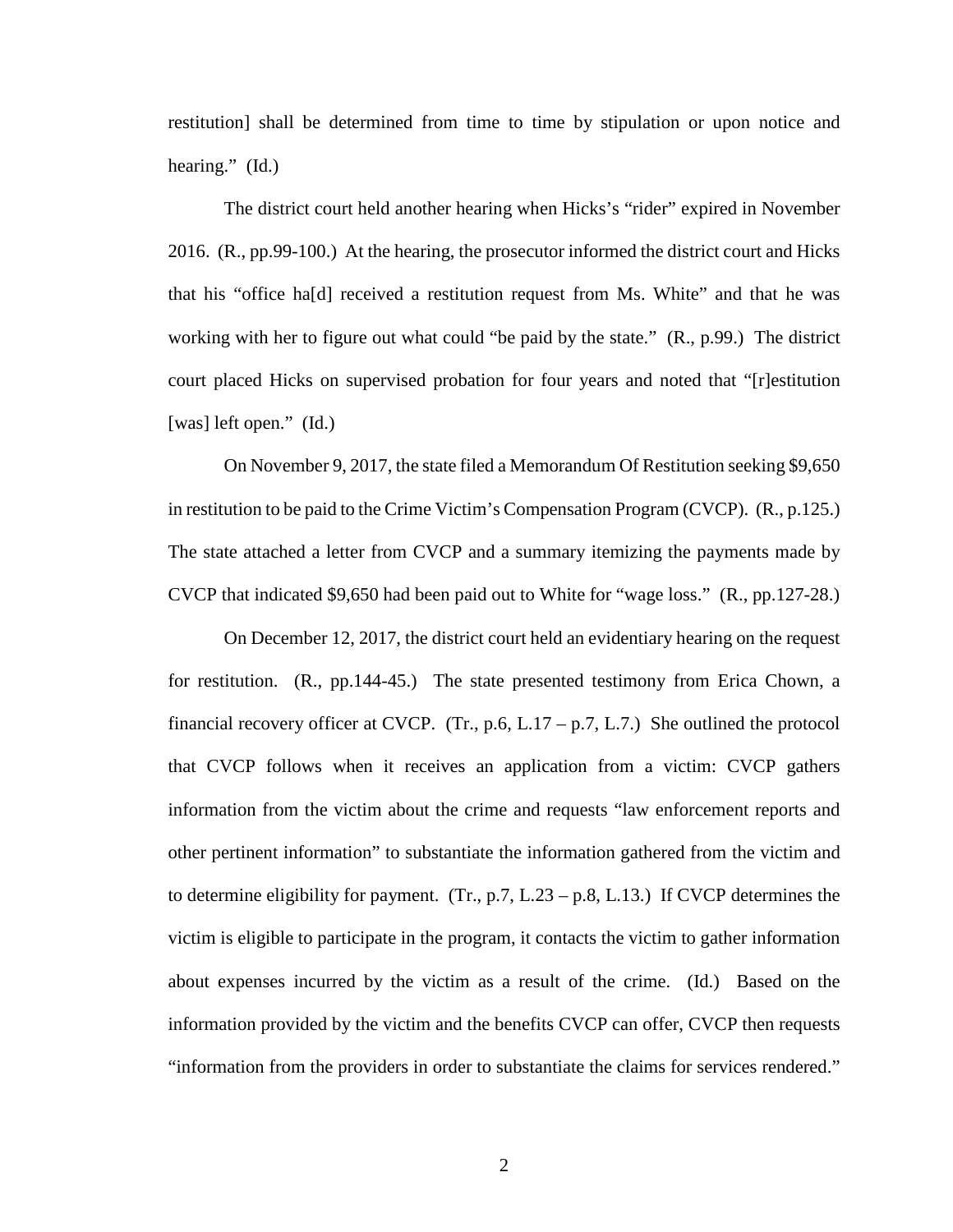(Tr., p.8, Ls.10-13.) If the information gathered supports the victim's request, CVCP "pays a maximum of \$175 or two-thirds of the average weekly wage for the time period that was established that the victim missed work." (Tr., p.9, Ls.15-23.)

Chown testified that CVCP followed its protocol in this case. (Tr., p.8, Ls.14-16.) White requested payment "for time missed from work." (Tr., p.8, L.23 – p.9, L.1.) CVCP requested "information directly from her employer, and then . . . also corroborated her crime-related disability from work with her treating health care provider." (Tr., p.9, Ls.2- 10.) CVCP "received documentation from a treating health care provider indicating a formal diagnosis that was related to the crime and disabled Jan White from work for the indicated period of time." (Tr., p.13, L.19 – p.14, L.1.) Specifically, Dr. Jeffrey Meech, a doctor of psychology, diagnosed White with PTSD related to Hicks's battery of White.  $(Tr, p.16, L.19 - p.17, L.6.)$  CVCP independently verified that Dr. Meech "was licensed" to practice in the state of Idaho and that his license is current and valid." (Tr., p.17, Ls.15- 23.)

Based on the information CVCP gathered from White's employer and health care provider, CVCP determined White was eligible for a weekly payment of \$175 for four separate periods of time: October 7-14, 2015 (\$200); October 16, 2015 (\$25); October 20 – November 1, 2015 (\$325); and November 3, 2015 – October 31, 2016 (\$9,100). (Tr., p.9, L.15 – p.11, L.2; State's Exhibit 1.) CVCP determined the total compensable amount was \$9,650 and paid White that amount. (Tr., p.9, Ls.11-14, State's Exhibit 1.)

Hicks was the only witness for the defense. He conceded that White had a job on October 7, 2015—the first day in CVCP's calculation for lost wages—but testified that she did not have a job prior to that from October 2013 through October 6, 2015—dates that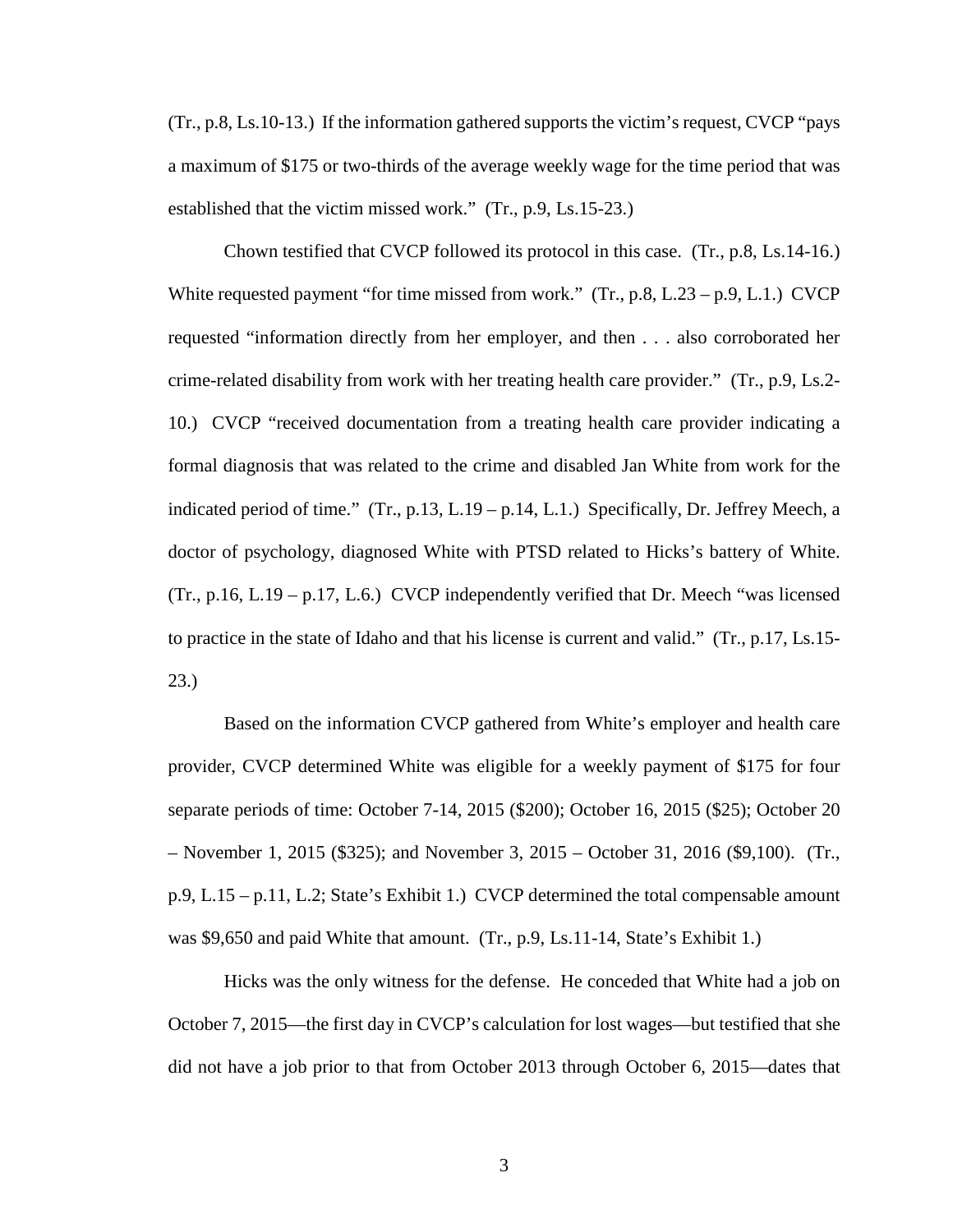were not used in CVCP's calculation for lost wages. (Tr., p.23, Ls.1-11.) Hicks testified that he is willing to pay for the first three periods calculated by CVCP but not the fourth period because he did not "feel as though it's fair" because "Ms. White has never had any employment history," she "is not willing to work," and "[s]he wants to live off of other people's money." (Tr., p.23, L.24 – p.25, L.3.) He also testified that "[h]er stress/PTSD, it's caused from her divorce that she's been going through." (Id.)

Hicks's counsel argued to the district court that, "[w]hen you have to show lost wages, you have to show that there was in fact a pattern of employment." (Tr., p.26, Ls.12- 14.) The district court pressed Hicks's counsel to provide "one case . . . that says you have to have a pattern in order to establish wage loss." (Tr., p.26, Ls.21-24.) Hicks's counsel could not do so.  $(Tr., p.27, Ls.9-11.)$ 

The district court found that Hicks's defense "isn't supported by the law." (Tr., p.27, L.15 – p.28, L.12.) The district court ordered Hicks to pay \$9,650 in restitution to CVCP for payments it had made to White (R., p.146), because "[t]he police report indicates that the victim was working on the day in question, and Mr. Hicks verifies today that she was working on that day in question" (Tr., p.28, Ls. 5-12). Hicks timely appealed from that order. (R., pp.148-51.)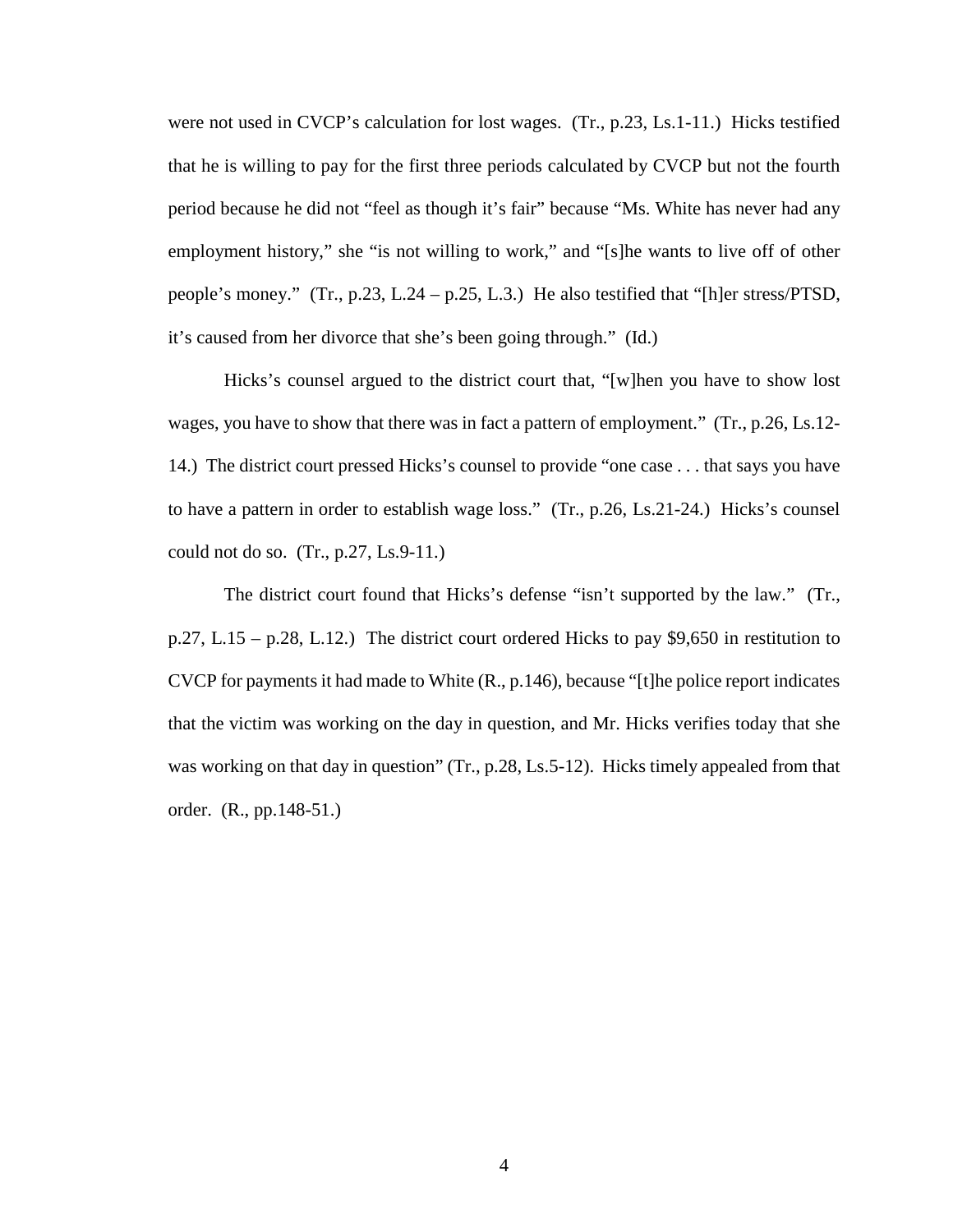# ISSUE

Hicks states the issue on appeal as:

Did the district court abuse its discretion when it ordered restitution?

(Appellant's brief, p.6.)

The state rephrases the issue as:

Has Hicks failed to show that the district court abused its discretion when it ordered restitution?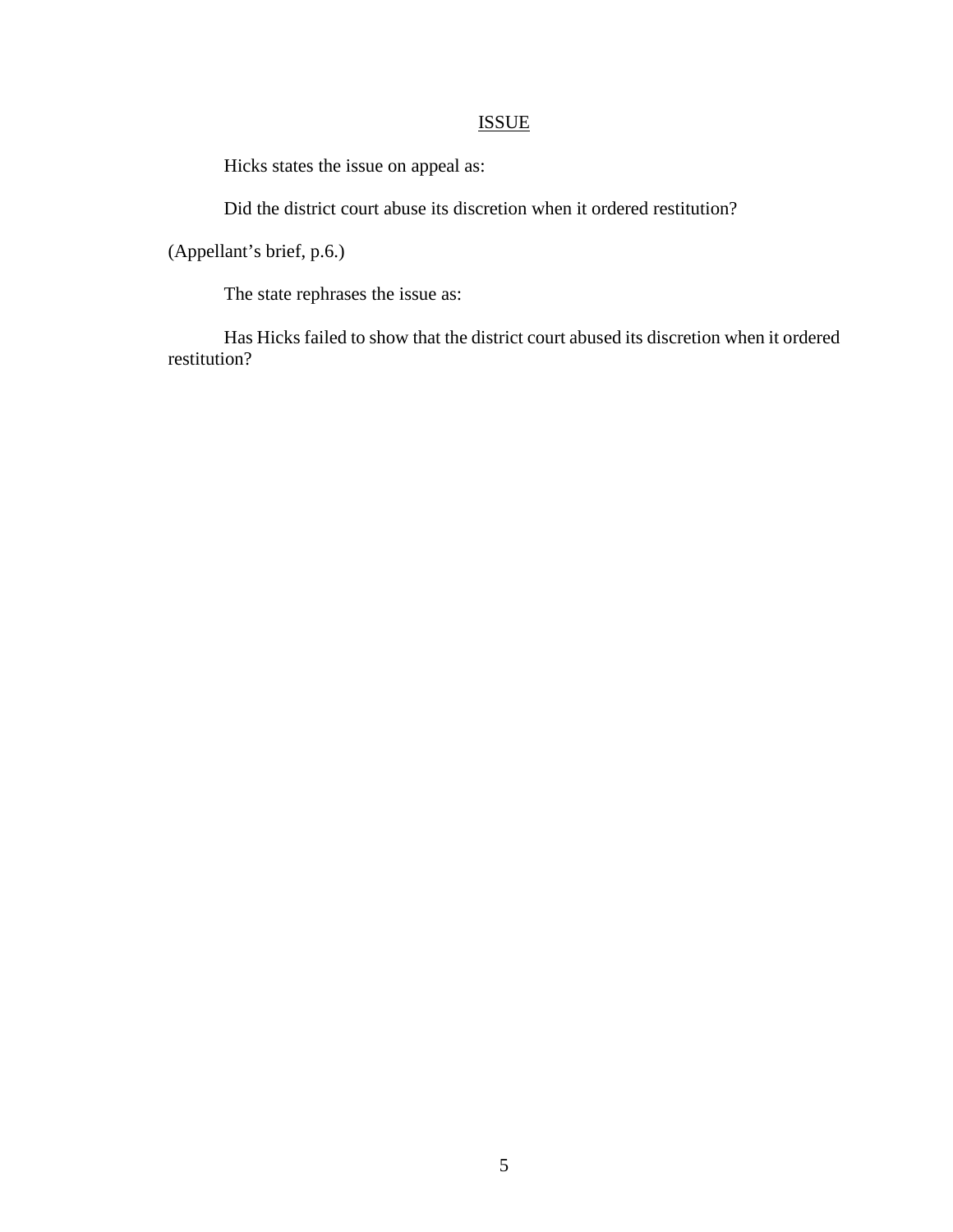#### ARGUMENT

### The District Court Did Not Abuse Its Discretion When It Ordered Restitution

#### A. Introduction

The district court did not abuse its discretion when it ordered Hicks to pay \$9,650 to CVCP. Evidence presented at the restitution hearing showed that CVCP verified with the victim's employer and medical provider the wages the victim lost as a result of Hicks's crime. Because CVCP made payments totaling \$9,650 to the victim of Hicks's crime, the district court properly ordered Hicks to pay that amount in restitution to CVCP.

Hicks erroneously argues on appeal that the district court abused its discretion by failing to consider the victim's employment history when determining the amount to pay in restitution. Hicks could not cite to the district court, and has not cited on appeal, any authority for the proposition that a victim must establish a pattern of employment to obtain restitution for economic loss suffered as a result of the crime against her. Moreover, the statute that lists the factors a district court must consider when deciding the amount to order in restitution makes no mention of the victim's employment history.

Hicks also argues that the district court did not adequately consider his testimony as to the source of the victim's PTSD. But a licensed doctor of psychology determined the victim's PTSD was related to Hicks's crime. The district court did not clearly err by crediting the doctor's diagnosis over Hicks's inconsistent and unsupported say-so.

### B. Standard Of Review

"Whether to order restitution . . . is within the district court's discretion . . . ." State v. Wisdom, 161 Idaho 916, 919, 393 P.3d 576, 579 (2017) (alteration omitted). The district court must "base the restitution award on the preponderance of evidence submitted by the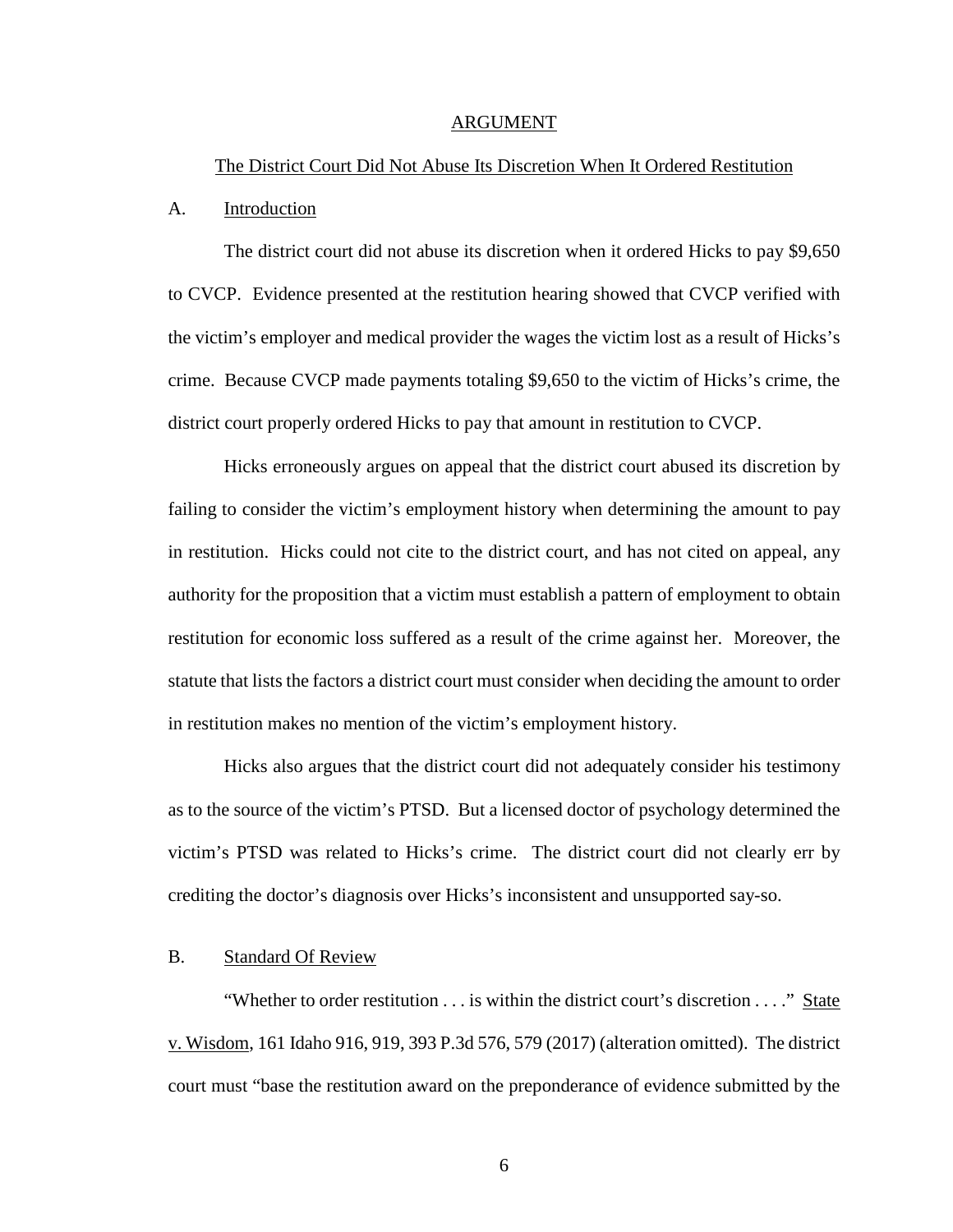prosecutor, defendant, victim, or presentence investigator." Id. "What amount of restitution to award is a question of fact for the district court, whose findings will not be disturbed if supported by substantial evidence." Id.

## C. The District Court Did Not Abuse Its Discretion When It Ordered Hicks To Pay \$9,650 In Restitution To CVCP

The district court properly awarded \$9,650 in restitution to CVCP. "Unless the court determines that an order of restitution would be inappropriate or undesirable, it shall order a defendant found guilty of a crime which results in an economic loss to the victim to make restitution to the victim." I.C. § 19-5304(2). Under the statute, "'[e]conomic loss' includes, but is not limited to, ... lost wages." I.C.  $\S$  19-5304(1)(a). And the term "victim" includes CVCP when "payment was made [by CVCP] to or on behalf of a directly injured victim." I.C. § 19-5304(1)(e)(iii).

The state showed, by a preponderance of the evidence, that CVCP paid White \$9,650 for wages she lost due to Hicks's battery. There was no dispute at the hearing that White was employed at the time the crime occurred: Hicks himself testified that White had a job that day. (Tr., p.23, Ls.5-7.) Chown testified that White's crime-related injury had been diagnosed as PTSD by a doctor of psychology who was licensed to practice in Idaho.  $(Tr., p.16, L.19 - p.17, L.23.)$  She also testified that CVCP "used the information that was provided by the health care provider and by the employer to establish a period of disability during which [White] missed work due to crime-related injuries." (Tr., p.9, Ls.15-23.) CVCP came up with "four specific periods of time that were missed and verified by the employer and the health care providers." (Tr., p.10, Ls.4-11.) CVCP determined White was eligible for \$175 for each week she missed work. (Tr., p.9, L.11 – p.10, L.11); see I.C. § 72-1019(1). CVCP calculated and paid out a compensable amount of \$9,650. (Tr.,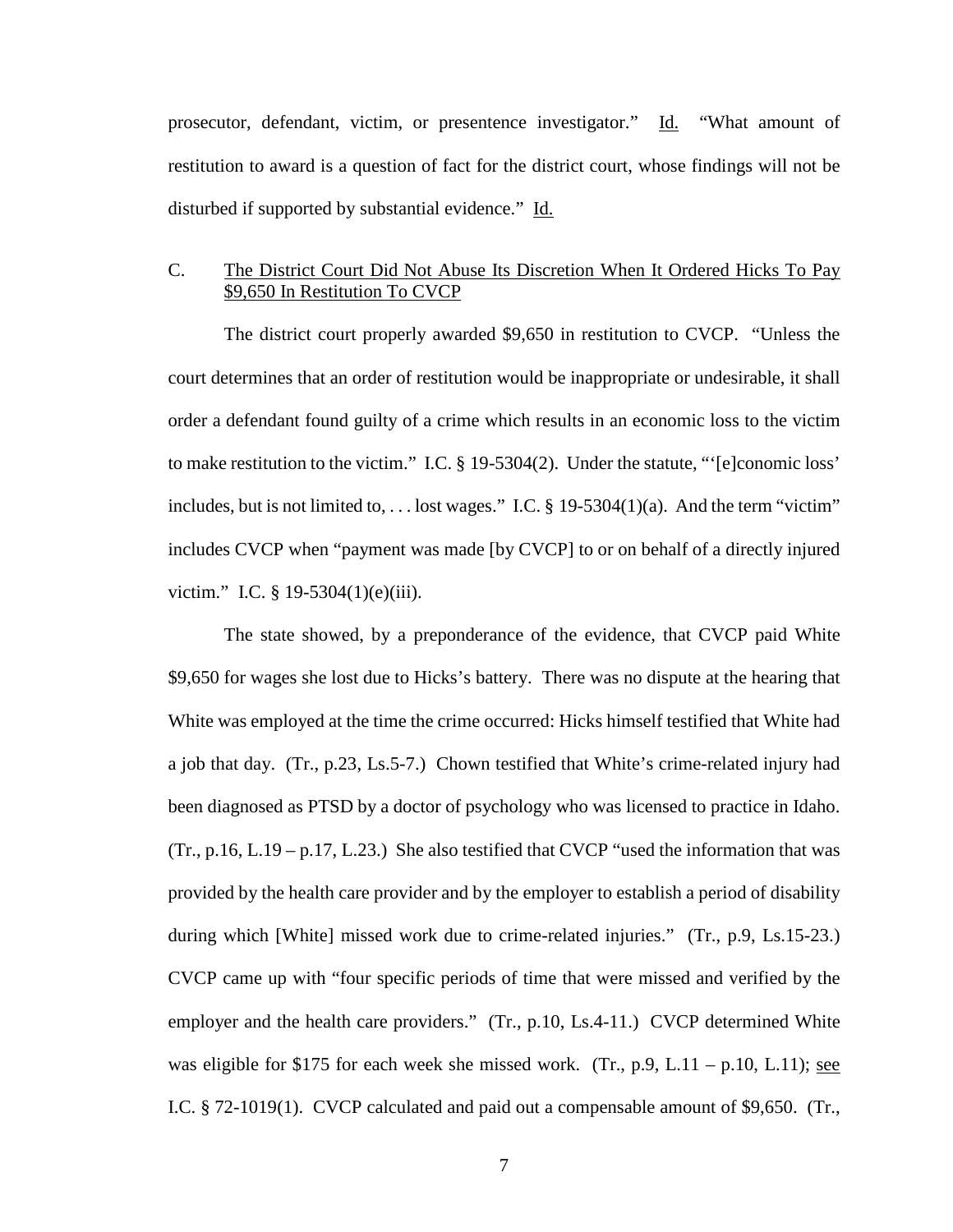p.9, Ls.11-14; State's Exhibit 1.) Because CVCP paid White \$9,650 for wages she lost due to Hicks's crime, the district court did not abuse its discretion when it ordered Hicks to pay CVCP \$9,650. See I.C. § 19-5304(1)(e)(iii), (2).

Hicks erroneously argues that the district court abused its discretion by not considering White's employment history when deciding the proper amount of restitution. (Appellant's brief, p.8.) He could not provide the district court with any authority for the proposition that a victim must establish a history of employment to receive restitution for lost wages (Tr., p.26, L.3 – p.27, L.14), and he has failed to provide any such authority on appeal (Appellant's brief, p.8). That is reason enough to reject his argument. See Murray v. State, 156 Idaho 159, 168, 321 P.3d 709, 718 (2014) ("'A party waives an issue cited on appeal if either authority or argument is lacking, not just if both are lacking.'" (quoting State v. Wood, 132 Idaho 88, 94, 967 P.2d 702, 708 (1998))).

But his argument also lacks merit. The Idaho Supreme Court has been clear: "[w]hether to order restitution, and in what amount, is . . . guided by consideration of the factors set forth in Idaho Code section 19-5304(7)." Wisdom, 161 Idaho at 919, 393 P.3d at 579 (quoting State v. Corbus, 150 Idaho 599, 602, 249 P.3d 398, 401 (2011)). Idaho Code § 19-5304(7) makes no mention of the victim's employment history.

Hicks also argues that the district court did not adequately consider his testimony that "Ms. White's stress and PTSD were caused by her divorce and her inability to get compensation." (Appellant's brief, p.8.) Presumably, Hicks is challenging the district court's implicit factual finding that he caused White's PTSD by battering her, which means he must show clear error. See Wisdom, 161 Idaho at 919, 393 P.3d at 579. He has fallen far short.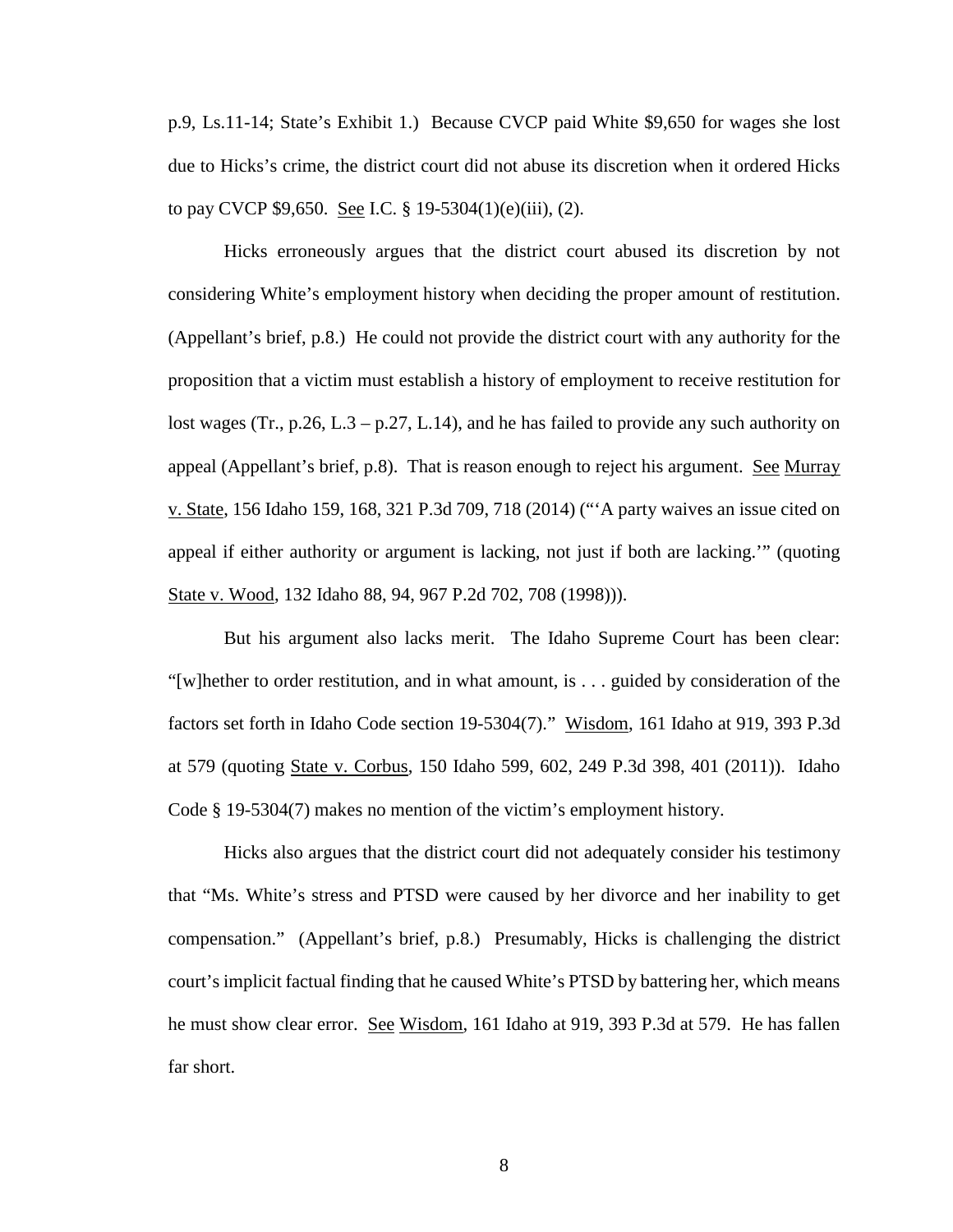For starters, Hicks's argument contradicts his concession at the evidentiary hearing that it "would be fair and just" for him to pay restitution for the first three periods of time the victim missed work due to her PTSD.  $(Tr, p.25, L.19 - p.26, L.2)$  If Hicks did not cause the PTSD, which is the reason White missed work, he should not have to pay any restitution. Moreover, Hicks provided no basis for his opinion that White's "stress/PTSD, it's caused from her divorce that she's been going through." (Tr., p.24, L.8 – p.25, L.3.) And Hicks's opinion was contradicted by a doctor of psychology who verified that White's PTSD was related to Hicks's crime. (Tr., p.16, L.19 – p.17, L.6.) The district court did not clearly err by crediting the diagnosis of a doctor of psychology who is licensed to practice in Idaho over the unsupported opinion provided by Hicks who "attended Tacoma Community College for 1 ½ years [but] did not graduate." (PSI, p.15.)

### **CONCLUSION**

The state respectfully requests this Court affirm the district court's Order of Restitution.

DATED this 31st day of August, 2018.

 /s/ Jeff Nye JEFF NYE Deputy Attorney General